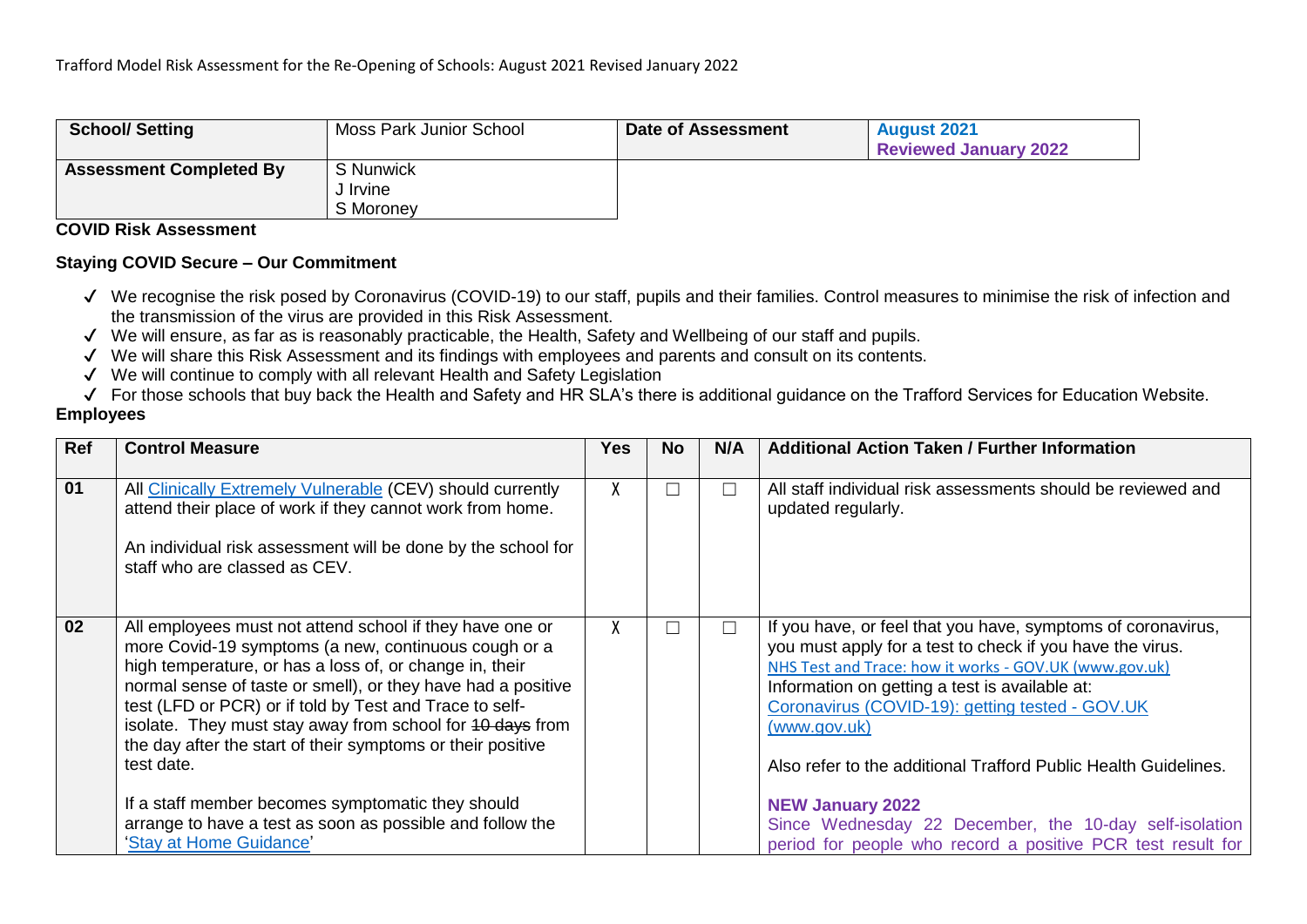| work, they must be sent home immediately and begin a 40-<br>day isolation period. If the staff member tests negative, the<br>staff member can return to work as soon as they are well<br>and no longer have symptoms of coronavirus<br>Staff are not required to self-isolate if they live in the same<br>household as someone with COVID-19, or are a close<br>contact of someone with COVID-19, and any of the<br>following apply:<br>they are fully vaccinated<br>they are below the age of 18 years and 6 months<br>$\cdot$<br>they have taken part in or are currently part of an<br>approved COVID-19 vaccine trialthey are not able to<br>get vaccinated for medical reasons<br>Staff should take a PCR Test if they have been a close<br>contact or a household contact of a positive case.<br>If staff are not fully vaccinated, they should self-isolate<br>immediately if someone in their household/support bubble<br>becomes symptomatic or if they have or if they have been<br>identified as a close contact in school. |                |        |        | Individuals may now take LFD tests on day 6 and day 7 of their<br>self-isolation period. Those who receive two negative test<br>results are no longer required to complete 10 full days of self-<br>isolation. The first test must be taken no earlier than day 6 of<br>the self-isolation period and tests must be taken 24 hours apart.<br>This also applies to children under 5, with LFD testing at<br>parental or guardian discretion. If both these test results are<br>negative, and you do not have a high temperature, you may end<br>your self-isolation after the second negative test result and<br>return to your education setting from day 8.<br>Health and social care workers, including those working in<br>education settings, should follow guidance for their sector on<br>taking LFD tests on day 8, 9 and 10.<br>NEW January 2022 Daily testing for close contacts of<br><b>COVID-19</b><br>People who are fully vaccinated, or children and young people<br>aged between 5 and 18 years and 6 months, identified as a<br>close contact of someone with COVID-19, should take an LFD<br>test every day for seven days and continue to attend their<br>setting as normal, unless they have a positive test result or<br>develop symptoms at any time.<br>Staff, pupils and families should be reminded that they should<br>not attend school, even if they are feeling better, until they<br>receive their test results. |
|----------------------------------------------------------------------------------------------------------------------------------------------------------------------------------------------------------------------------------------------------------------------------------------------------------------------------------------------------------------------------------------------------------------------------------------------------------------------------------------------------------------------------------------------------------------------------------------------------------------------------------------------------------------------------------------------------------------------------------------------------------------------------------------------------------------------------------------------------------------------------------------------------------------------------------------------------------------------------------------------------------------------------------------|----------------|--------|--------|------------------------------------------------------------------------------------------------------------------------------------------------------------------------------------------------------------------------------------------------------------------------------------------------------------------------------------------------------------------------------------------------------------------------------------------------------------------------------------------------------------------------------------------------------------------------------------------------------------------------------------------------------------------------------------------------------------------------------------------------------------------------------------------------------------------------------------------------------------------------------------------------------------------------------------------------------------------------------------------------------------------------------------------------------------------------------------------------------------------------------------------------------------------------------------------------------------------------------------------------------------------------------------------------------------------------------------------------------------------------------------------------------------------------------------------------|
| The school will regularly keep in touch with colleagues who<br>are self-isolating or working from home to monitor and<br>support their Physical and Mental Health & Wellbeing                                                                                                                                                                                                                                                                                                                                                                                                                                                                                                                                                                                                                                                                                                                                                                                                                                                          | $\overline{X}$ | $\Box$ | $\Box$ | Twice weekly via telephone/google meet                                                                                                                                                                                                                                                                                                                                                                                                                                                                                                                                                                                                                                                                                                                                                                                                                                                                                                                                                                                                                                                                                                                                                                                                                                                                                                                                                                                                         |
|                                                                                                                                                                                                                                                                                                                                                                                                                                                                                                                                                                                                                                                                                                                                                                                                                                                                                                                                                                                                                                        |                |        |        |                                                                                                                                                                                                                                                                                                                                                                                                                                                                                                                                                                                                                                                                                                                                                                                                                                                                                                                                                                                                                                                                                                                                                                                                                                                                                                                                                                                                                                                |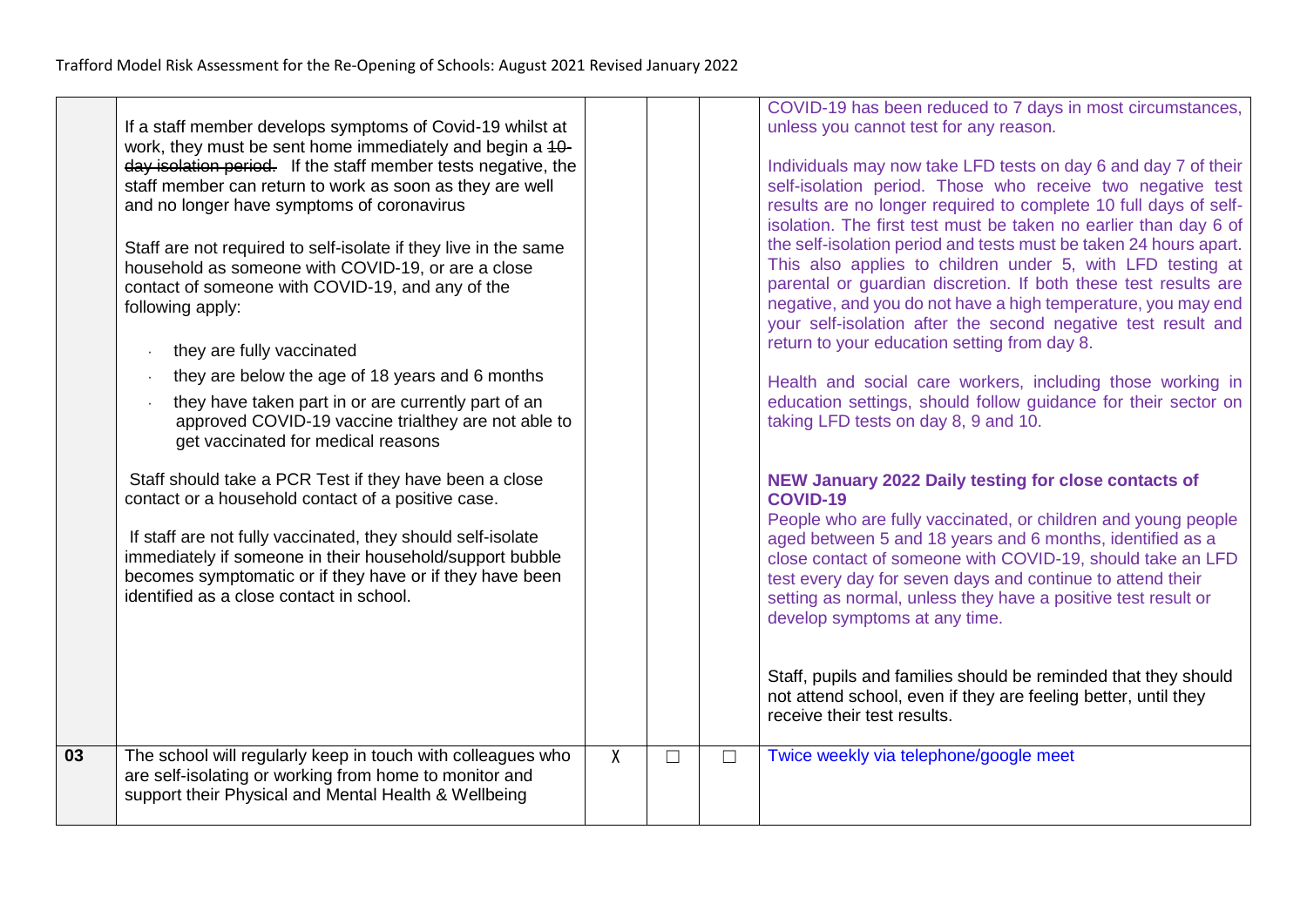| 04 | The school will provide suitable information and equipment<br>to work at home safely and effectively including and will<br>provide additional aids and adaptations where required.<br>All staff working from home will be given the use of a school<br>laptop and internet access will be provided where<br>necessary. Additional equipment such as laptop risers,<br>separate mice and keyboards will be provided. |   |  | We have a bank of laptops that will be loaned to the member<br>of staff concerned         |
|----|---------------------------------------------------------------------------------------------------------------------------------------------------------------------------------------------------------------------------------------------------------------------------------------------------------------------------------------------------------------------------------------------------------------------|---|--|-------------------------------------------------------------------------------------------|
| 05 | The school will hold an up-to-date list of anyone aged 18<br>yrs and 4 months who have been double vaccinated for<br>business continuity reasons.                                                                                                                                                                                                                                                                   | ⋏ |  | This information will be held by the School Business Manager<br>in a secure folder (GDPR) |
|    | <b>Additional Information:</b>                                                                                                                                                                                                                                                                                                                                                                                      |   |  |                                                                                           |

### **Pupils**

| Ref | <b>Control Measure</b>                                                                                                                                                                                                                                                                                                                                                                 | <b>Yes</b> | <b>No</b> | N/A    | <b>Actions Taken</b>                                                                                                            |
|-----|----------------------------------------------------------------------------------------------------------------------------------------------------------------------------------------------------------------------------------------------------------------------------------------------------------------------------------------------------------------------------------------|------------|-----------|--------|---------------------------------------------------------------------------------------------------------------------------------|
|     |                                                                                                                                                                                                                                                                                                                                                                                        |            |           |        | <b>Details / Further Information</b>                                                                                            |
| 06  | All Clinically Extremely Vulnerable pupils should attend<br>their education setting unless they are one of the very<br>small number of children and young people under<br>paediatric or other specialist care who have been advised<br>by their GP or clinician not to attend.<br>Parents must notify school of any child who may be<br>registered as clinically extremely vulnerable. | X          |           | $\Box$ | When evidence is received of a child being CEV, an individual<br>Health Care Plan will be drawn up with a Qualified First Aider |
| 07  | All pupils with a COVID-19 positive test result should stay<br>at home and self-isolate immediately.<br>Pupils with symptoms of COVID-19, no matter how mild,<br>should arrange to have a PCR test as soon as possible.<br>They must not attend school until their test result is known.<br>If test is negative, and they are well, the pupil can return to<br>their school.           | X          |           |        |                                                                                                                                 |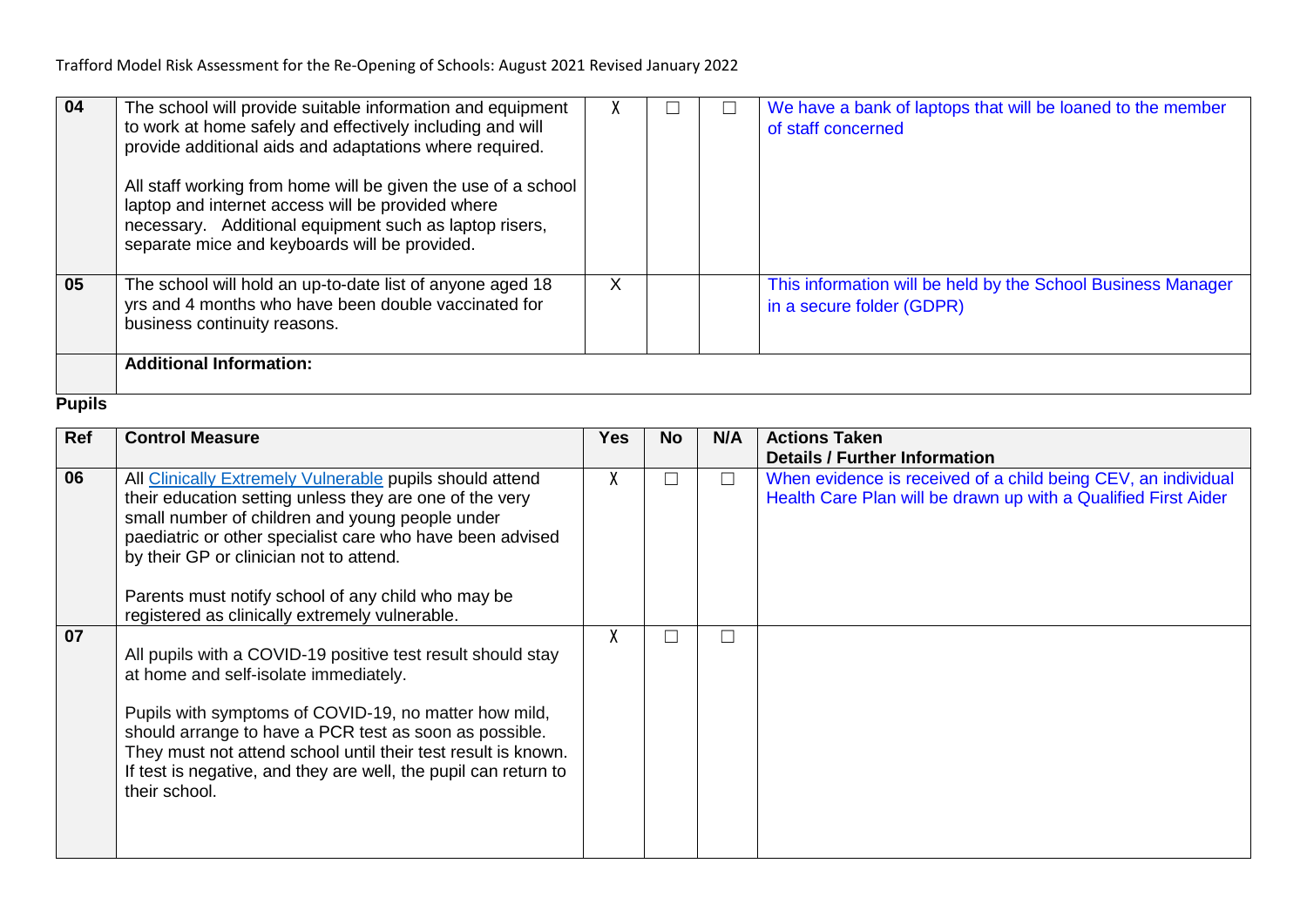|    | Pupils aged under 18 years, 6 months are not required to<br>self-isolate if they live in the same household as someone<br>with COVID-19, or are a close contact of someone with<br>COVID-19. They should take a PCR test either visiting a<br>test site or ordering one online. They do not need to<br>isolate whilst awaiting their results.<br>If positive, they must follow the Stay at Home Guidance. |                           |        |        |                                                                                                                                                                                                                                                                                                                                                                                                                                                                |
|----|-----------------------------------------------------------------------------------------------------------------------------------------------------------------------------------------------------------------------------------------------------------------------------------------------------------------------------------------------------------------------------------------------------------|---------------------------|--------|--------|----------------------------------------------------------------------------------------------------------------------------------------------------------------------------------------------------------------------------------------------------------------------------------------------------------------------------------------------------------------------------------------------------------------------------------------------------------------|
| 08 | Where a pupil is unable to attend their school because they<br>are complying with clinical or public health advice, access<br>to remote education will be provided. Schools should<br>monitor engagement with this activity.                                                                                                                                                                              | $\mathsf{X}$              | $\Box$ | $\Box$ | When medical evidence is shared with school, a plan<br>will be put into place (Head/classteacher/parent &<br>carer)                                                                                                                                                                                                                                                                                                                                            |
| 09 | It is no longer recommended that it is necessary to keep<br>children in consistent groups ('bubbles').<br>Schools should make sure their outbreak management<br>plans cover the possibility that in some local areas it may<br>become necessary to reintroduce 'bubbles' for a temporary<br>period, to reduce mixing between groups.                                                                      | X                         | $\Box$ | $\Box$ | We will retain phase bubbles for large gatherings suchs<br>as assemblies/playtimes/lunchtimes<br>Whilst small cross-school groups may meet (School<br>Council etc.) these meetings will be held in the<br>Library/Hall/outside                                                                                                                                                                                                                                 |
| 10 | Rapid testing using Lateral Flow Devices (LFD)s will<br>support the return to education in September by helping to<br>identify people who are asymptomatic;<br>Primary school staff should complete twice-weekly<br>tests at home.                                                                                                                                                                        | $\boldsymbol{\mathsf{X}}$ |        |        | All schools have a Lateral Flow Testing risk assessment in<br>place for the provision, supply and storage for home Lateral<br><b>Flow Device Tests.</b><br>The need for regular asymptomatic testing will be reviewed at<br>the end of September. ONGOING<br>NEW Jan 2022 Staff are asked to take LFDs in the morning<br>of the day of work rather than the night before due to the<br>Omicron strain. Staff need to order their own LFDs from<br>the website. |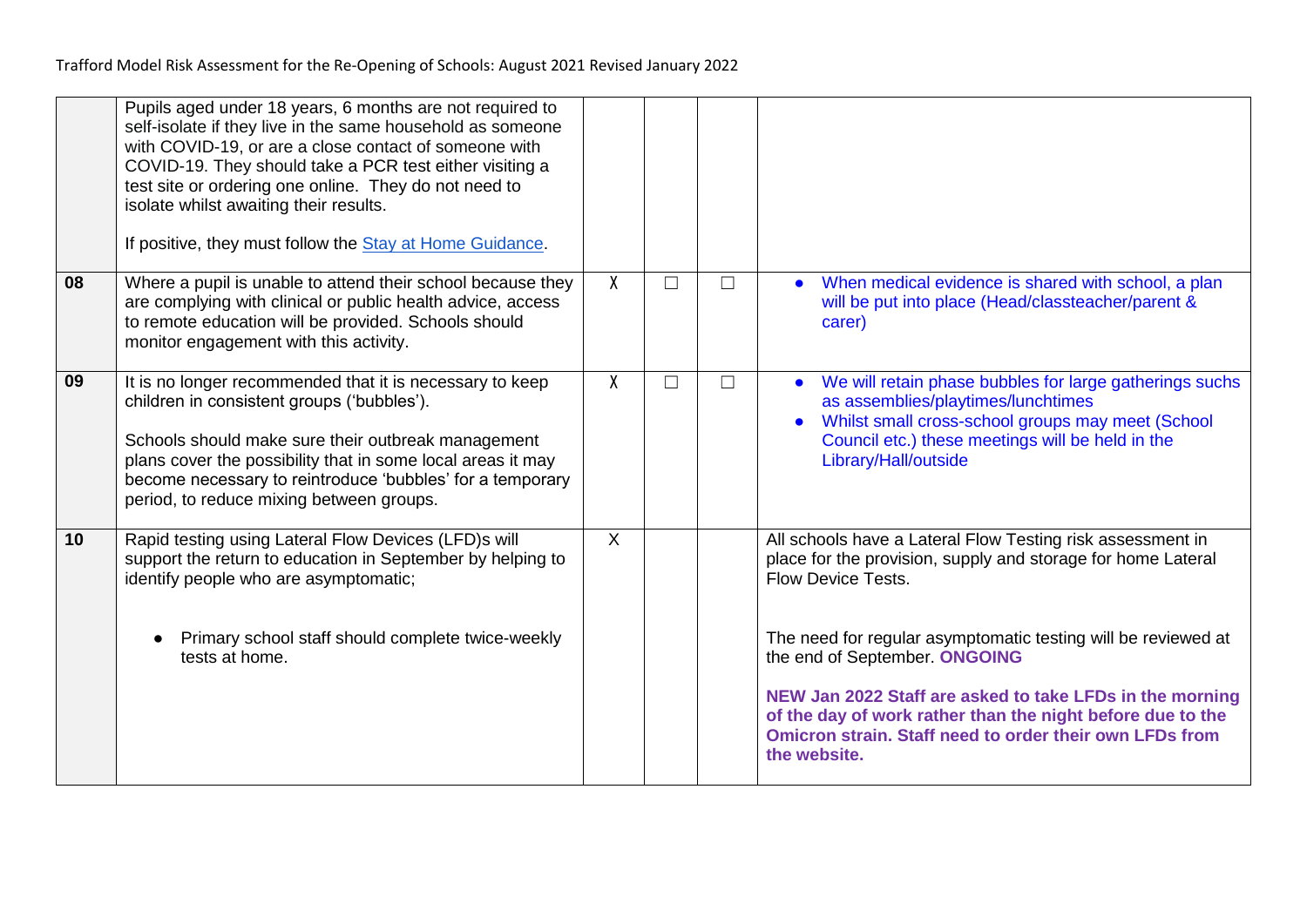## **Social Distancing**

| Ref | <b>Control Measure</b>                                                                                                                                                        | <b>Yes</b> | <b>No</b> | N/A | <b>Actions Taken</b>                                                                                                                                                                                                                                                                                                                                                                                                                                                                                                                                                                                                                                                                                               |
|-----|-------------------------------------------------------------------------------------------------------------------------------------------------------------------------------|------------|-----------|-----|--------------------------------------------------------------------------------------------------------------------------------------------------------------------------------------------------------------------------------------------------------------------------------------------------------------------------------------------------------------------------------------------------------------------------------------------------------------------------------------------------------------------------------------------------------------------------------------------------------------------------------------------------------------------------------------------------------------------|
|     |                                                                                                                                                                               |            |           |     | <b>Details / Further Information</b>                                                                                                                                                                                                                                                                                                                                                                                                                                                                                                                                                                                                                                                                               |
| 11  | Although social distancing is no longer a legal requirement<br>for staff and pupils, Head Teachers still have a legal duty to<br>ensure the health and safety of their staff. | Λ.         |           | П   | Phased lunchtimes reduce the numbers in staffroom<br>Staff may eat lunch in the front staff workroom or Food<br>Tech room as an alternative<br>Staff meetings will take place in hall or in 6B or Library<br>$\bullet$<br>When there is an increase in local Covid-19 cases, as<br>communicated by the Public Health Team considerations<br>should be given to ensuring social distancing amongst staff-<br>e.g;<br>Stagger the use and limit the occupancy of staff room<br>and offices by employees and ensure staff maintain<br>social distancing.<br>Ensure maximum occupancy of each room is<br>calculated to ensure staff can maintain social<br>distancing.<br>Car sharing should be avoided where possible |

# **Infection Control, Cleaning and Hygiene Arrangements**

| Ref | <b>Control Measure</b>                                                                                                                                                                                                                                                                                                                                         | Yes       | No | N/A | <b>Actions Taken</b>                 |
|-----|----------------------------------------------------------------------------------------------------------------------------------------------------------------------------------------------------------------------------------------------------------------------------------------------------------------------------------------------------------------|-----------|----|-----|--------------------------------------|
|     |                                                                                                                                                                                                                                                                                                                                                                |           |    |     | <b>Details / Further Information</b> |
| 12  | Staff and pupils who are experiencing symptoms associated<br>with COVID-19 are instructed not to attend the school.<br>They will be required to take a PCR test either visiting a test<br>site or ordering one online. If test is negative, and they are<br>well, they can return to their school.<br>If positive, they must follow the Stay at Home Guidance. | $\Lambda$ |    |     |                                      |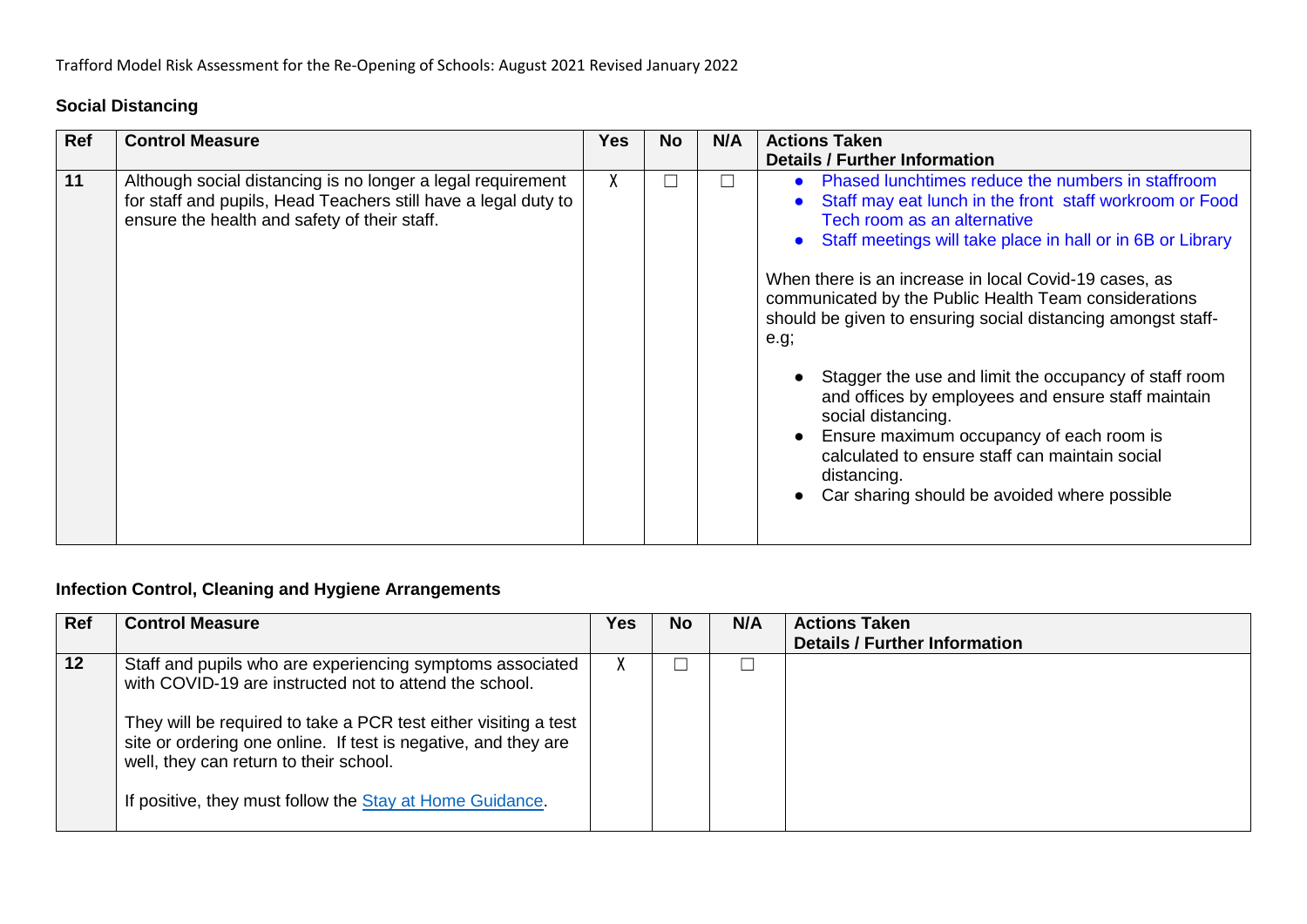|    | Staff and parents must fully engage with the NHS Track and<br>Trace process.                                                                                                                                                                                                                                                                                                                                                                                                                                                                                                                                                                                                                                                                                                                                                                                                                                                                                                                                                                                                                                                                                                                                  |   |   |        |                                                                                                                                                                                                                                                                                                                                                                                                                                                                                                                                                           |
|----|---------------------------------------------------------------------------------------------------------------------------------------------------------------------------------------------------------------------------------------------------------------------------------------------------------------------------------------------------------------------------------------------------------------------------------------------------------------------------------------------------------------------------------------------------------------------------------------------------------------------------------------------------------------------------------------------------------------------------------------------------------------------------------------------------------------------------------------------------------------------------------------------------------------------------------------------------------------------------------------------------------------------------------------------------------------------------------------------------------------------------------------------------------------------------------------------------------------|---|---|--------|-----------------------------------------------------------------------------------------------------------------------------------------------------------------------------------------------------------------------------------------------------------------------------------------------------------------------------------------------------------------------------------------------------------------------------------------------------------------------------------------------------------------------------------------------------------|
| 13 | Staff who experience symptoms as above whilst at work to<br>immediately go home and follow the Stay at Home<br>Guidance.                                                                                                                                                                                                                                                                                                                                                                                                                                                                                                                                                                                                                                                                                                                                                                                                                                                                                                                                                                                                                                                                                      | X | П | $\Box$ |                                                                                                                                                                                                                                                                                                                                                                                                                                                                                                                                                           |
| 14 | Pupils who experience COVID-19 symptoms should be<br>collected from school/ setting as soon as possible. They<br>should be kept 2m apart from all other pupils and staff whilst<br>on site.<br>Whilst awaiting collection, they should be moved, if possible,<br>to a room where they can be isolated behind a closed door,<br>depending on the age and needs of the pupil, with<br>appropriate adult supervision if required. The room should<br>be well ventilated by opening a window, if safe to do so.<br>If a pupil needs direct personal care or the 2m distance<br>cannot be maintained until they can return home, staff<br>should wear the appropriate PPE.<br>If the pupil needs to go to the bathroom while waiting to be<br>collected, they should use disabled toilet. This toilet will be<br>cleaned and disinfected using standard cleaning products<br>before being used by anyone else.<br>Once the pupil has been collected, the staff member should<br>dispose of their PPE safely then wash their hands<br>thoroughly for 20 seconds.<br>The affected area will then be cleaned with normal<br>household disinfectant to reduce the risk of passing the<br>infection on to other people. | χ | П | $\Box$ | Where the child or staff member tests negative, they can<br>return to their setting if they no longer display COVID-19<br>related symptoms.<br>Where the child or staff member tests positive, the school<br>will contact the local health protection team who will work<br>with the school and guide the school through the actions<br>needed and will provide advice on who requires to be sent<br>home.<br>The Medical Room is the room to be used for pupils<br>waiting and they should only use the disabled toilet in the<br><b>Reception Area.</b> |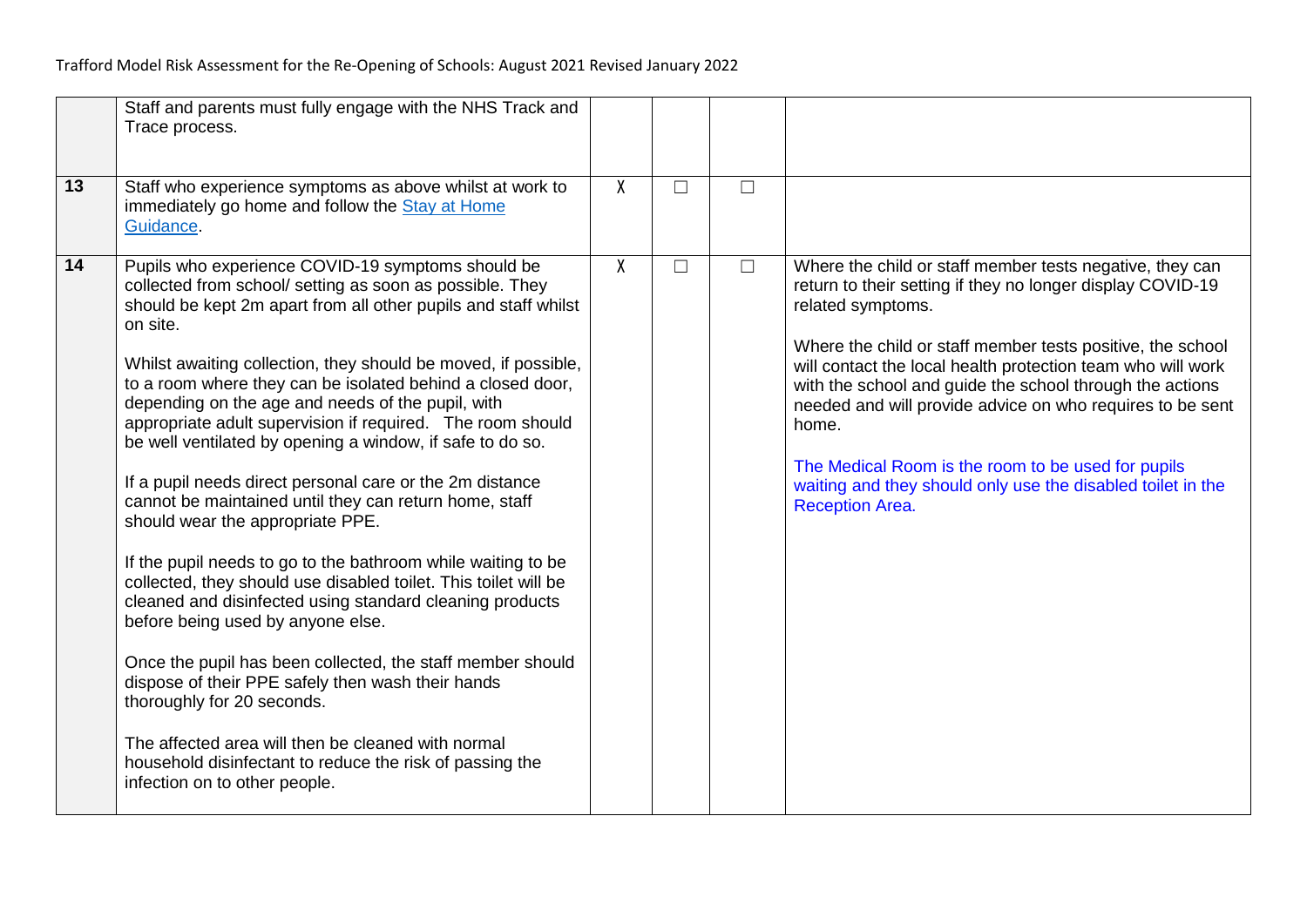|    | The pupil will be required to take a PCR test either visiting a<br>test site or ordering one online. If test is negative, and they<br>are well, they can return to their school.<br>Staff/ pupils who test positive for COVID 19 should self-<br>isolate for 40 days. 7 days + Close contacts should take a<br>PCR test but do not need to isolate; they can continue to<br>attend the school setting whilst they are waiting for their<br>results (unless they develop symptoms).                                                                                                                                                                                                                                                                  |              |        |        |                                                                                                  |
|----|-----------------------------------------------------------------------------------------------------------------------------------------------------------------------------------------------------------------------------------------------------------------------------------------------------------------------------------------------------------------------------------------------------------------------------------------------------------------------------------------------------------------------------------------------------------------------------------------------------------------------------------------------------------------------------------------------------------------------------------------------------|--------------|--------|--------|--------------------------------------------------------------------------------------------------|
| 15 | Hand sanitisers will be available at all entrances to the<br>school and throughout the school and will be regularly<br>monitored and maintained.                                                                                                                                                                                                                                                                                                                                                                                                                                                                                                                                                                                                    | X            | $\Box$ | $\Box$ | Hand sanitisers are also outside each shared area, the<br>corridors outside the library and hall |
| 16 | All staff and pupils will be encouraged to regularly wash<br>their hands with soap and water, or to sanitise their hands,<br>especially upon arrival at school, prior to eating, following<br>breaks and lunch time and any other time deemed<br>necessary (for example, after coughing or sneezing).<br>Pupils will be encouraged to wash or sanitise their hands if<br>they change rooms. Where wash facilities do not exist in<br>each classroom, additional sanitiser points will be available<br>in each classroom and pupils must sanitise their hands on<br>exiting or entering the room.<br>In addition to the measures above, staff are also advised to<br>wash their hands before and after handling any materials<br>shared with pupils. | $\mathsf{X}$ | $\Box$ | $\Box$ |                                                                                                  |
| 17 | All staff and pupils are encouraged to cough / sneeze into<br>tissues and dispose of these in appropriate waste disposal<br>bins. (Catch it, Kill it, Bin it).<br>The school will provide sufficient tissues for use by staff and<br>pupils. Staff within classrooms are responsible for ensuring<br>that there are adequate supplies of tissues in their rooms.                                                                                                                                                                                                                                                                                                                                                                                    | $\sf X$      |        |        |                                                                                                  |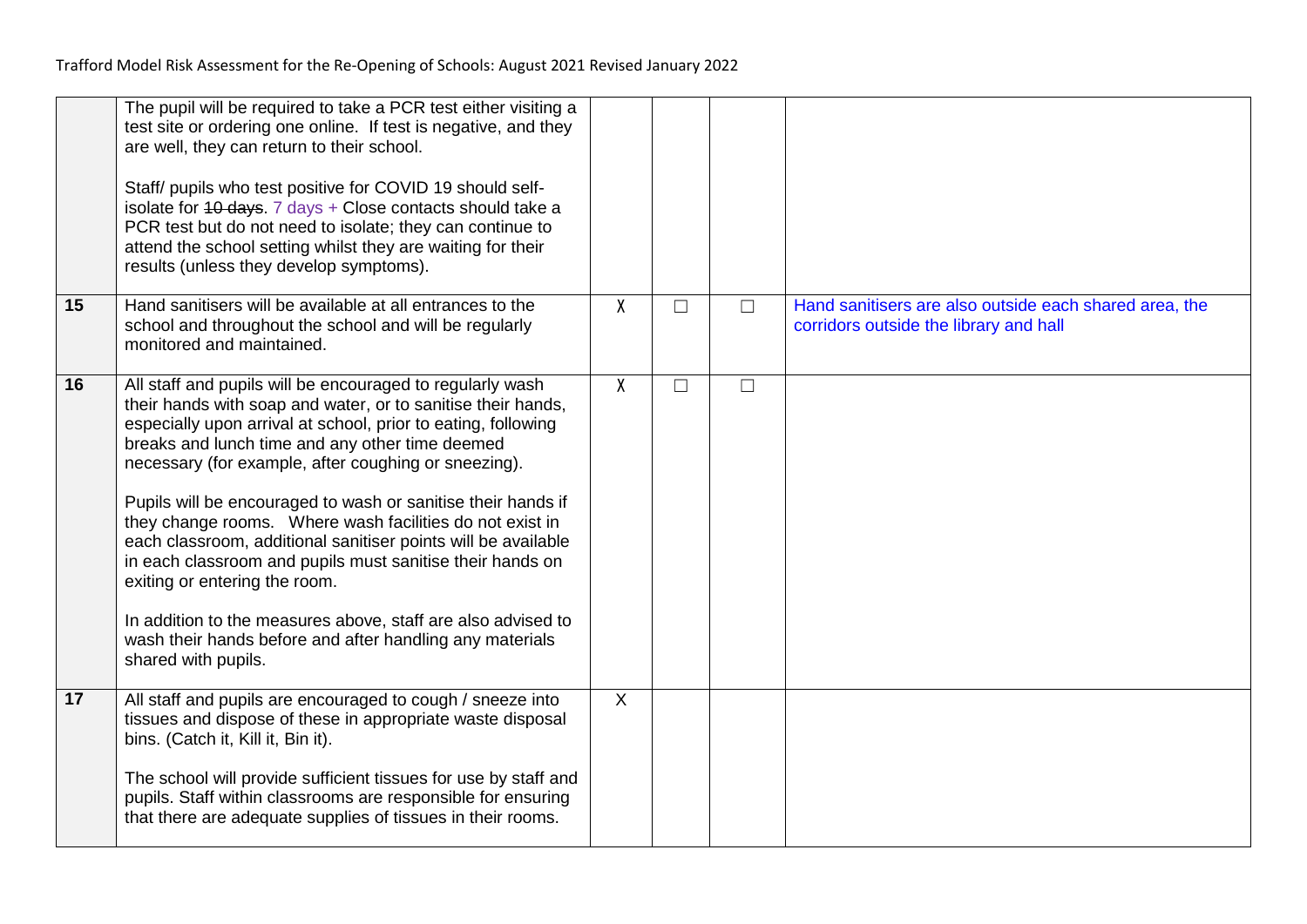|    | Additional lidded bins and increased emptying / replacement<br>are provided / in-place.                                                                                                                                                                                                                                                                                                                                                                                                                                                                                                                                                                                                                                                                                                                                                                                                                                                                                                  |        |        |        |                                                                                                                                                                                                                                                                                                                                                                                                                                                                                                                                                                                                                                                                                                                                                                                                                                                                                                                                                                                                                                                                                                                                                                                                                          |
|----|------------------------------------------------------------------------------------------------------------------------------------------------------------------------------------------------------------------------------------------------------------------------------------------------------------------------------------------------------------------------------------------------------------------------------------------------------------------------------------------------------------------------------------------------------------------------------------------------------------------------------------------------------------------------------------------------------------------------------------------------------------------------------------------------------------------------------------------------------------------------------------------------------------------------------------------------------------------------------------------|--------|--------|--------|--------------------------------------------------------------------------------------------------------------------------------------------------------------------------------------------------------------------------------------------------------------------------------------------------------------------------------------------------------------------------------------------------------------------------------------------------------------------------------------------------------------------------------------------------------------------------------------------------------------------------------------------------------------------------------------------------------------------------------------------------------------------------------------------------------------------------------------------------------------------------------------------------------------------------------------------------------------------------------------------------------------------------------------------------------------------------------------------------------------------------------------------------------------------------------------------------------------------------|
| 18 | Equipment that may need to be shared (laminators,<br>guillotines, items of equipment used in the class that will be<br>then used by someone else, etc.) should be cleaned and<br>sanitised after use.<br>Cleaning materials will be available throughout the school to<br>allow cleaning of shared materials.                                                                                                                                                                                                                                                                                                                                                                                                                                                                                                                                                                                                                                                                            | X      | $\Box$ | $\Box$ | Trigger sprays with the Trafford approved clearing<br>solutions are in the office/staff room and PPA room as well<br>as all classrooms (in cupboards away from children)                                                                                                                                                                                                                                                                                                                                                                                                                                                                                                                                                                                                                                                                                                                                                                                                                                                                                                                                                                                                                                                 |
| 19 | All working areas within the building will be well-ventilated<br>(Windows and Doors open) where safe and appropriate to<br>do so and a comfortable teaching environment should be<br>maintained by increasing the heating where necessary.<br>Classroom windows should be open to allow natural<br>ventilation (in cooler weather windows should be opened just<br>enough to provide constant background ventilation and<br>opened more fully during breaks to purge the air in the<br>space) and if safe to do so, external opening doors may also<br>be used.<br>Standalone air-conditioning units may be used as normal.<br>Centralised ventilations system that removes and circulates<br>air to different rooms must have the recirculation turned off<br>and must use a fresh air supply.<br>Where it is difficult to maintain a comfortable temperature,<br>the school will consider allowing pupils to wear additional<br>items of clothing in addition to the school's uniform. | $\Box$ | П      | $\Box$ | Good ventilation can be achieved by a variety of measures<br>including:<br>mechanical ventilation systems - these should be<br>$\bullet$<br>adjusted to increase the ventilation rate wherever<br>possible and checked to confirm that normal<br>operation meets current guidance and that only<br>fresh outside air is circulated. If possible, systems<br>should be adjusted to full fresh air or, if not, then<br>systems should be operated as normal as long as<br>they are within a single room and supplemented by<br>an outdoor air supply<br>natural ventilation - opening windows (in cooler<br>weather windows should be opened just enough to<br>provide constant background ventilation and<br>opened more fully during breaks to purge the air in<br>the space). Opening internal doors can also assist<br>with creating a throughput of air<br>natural ventilation - if necessary external opening<br>doors may also be used (as long as they are not<br>fire doors and where safe to do so).<br>To balance the need for increased ventilation while<br>maintaining a comfortable temperature, consider:<br>opening high level windows in colder weather in<br>preference to low level to reduce draughts |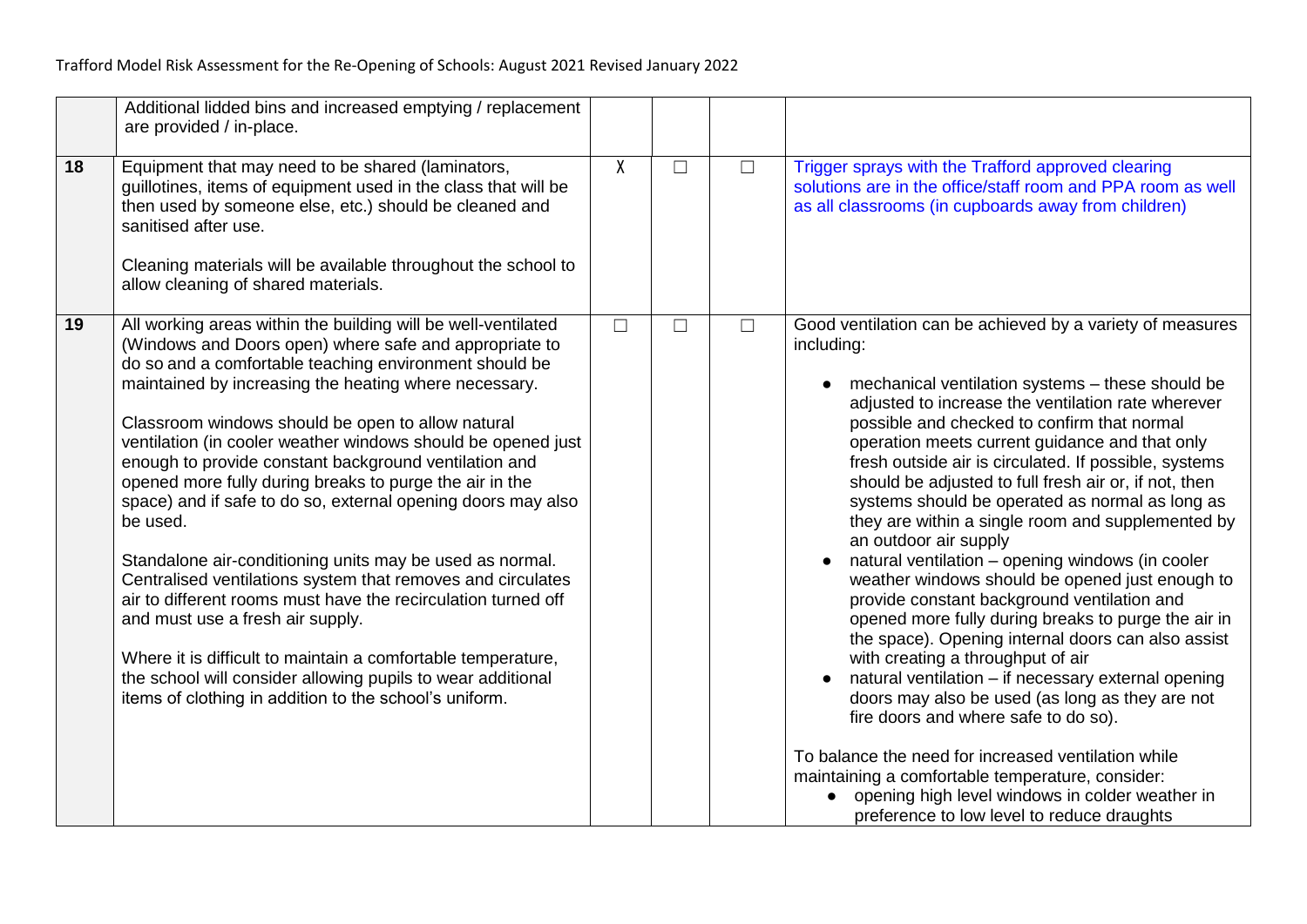|    |                                                                                                                                                                                                                                                                                                                                                                                                                                 |   |        |        | increasing the ventilation while spaces are<br>$\bullet$<br>unoccupied (for example, between classes, during<br>break and lunch, when a room is unused)<br>providing flexibility to allow additional, suitable<br>indoor clothing<br>Heating should be used as necessary to ensure comfort<br>levels are maintained particularly in occupied spaces.<br>Poorly ventilated spaces should be identified and steps<br>taken to improve fresh air flow in these areas, giving<br>particular consideration when holding events where visitors<br>such as parents are on site, for example school plays.<br>All staff have school fleeces and we have<br>introduced school fleeces for pupils<br>Windows open all day around school - opened by<br>Site Manager @ 7am |
|----|---------------------------------------------------------------------------------------------------------------------------------------------------------------------------------------------------------------------------------------------------------------------------------------------------------------------------------------------------------------------------------------------------------------------------------|---|--------|--------|-----------------------------------------------------------------------------------------------------------------------------------------------------------------------------------------------------------------------------------------------------------------------------------------------------------------------------------------------------------------------------------------------------------------------------------------------------------------------------------------------------------------------------------------------------------------------------------------------------------------------------------------------------------------------------------------------------------------------------------------------------------------|
| 20 | A regular cleaning schedule should be maintained. This<br>should include twice daily cleaning (using detergent and hot<br>water followed by a chlorine based disinfectant solution) of<br>all areas and equipment, with a particular focus on frequently<br>touched surfaces:<br><b>Toilets</b><br>Door Handles/ Access Buttons<br>Kitchen areas and associated equipment<br>Water dispensers/coolers<br>Printers/ Photocopiers | X | $\Box$ | $\Box$ |                                                                                                                                                                                                                                                                                                                                                                                                                                                                                                                                                                                                                                                                                                                                                                 |
|    | <b>White Boards</b><br>Play Equipment<br>Public Health (PH) have published guidance on cleaning.                                                                                                                                                                                                                                                                                                                                |   |        |        |                                                                                                                                                                                                                                                                                                                                                                                                                                                                                                                                                                                                                                                                                                                                                                 |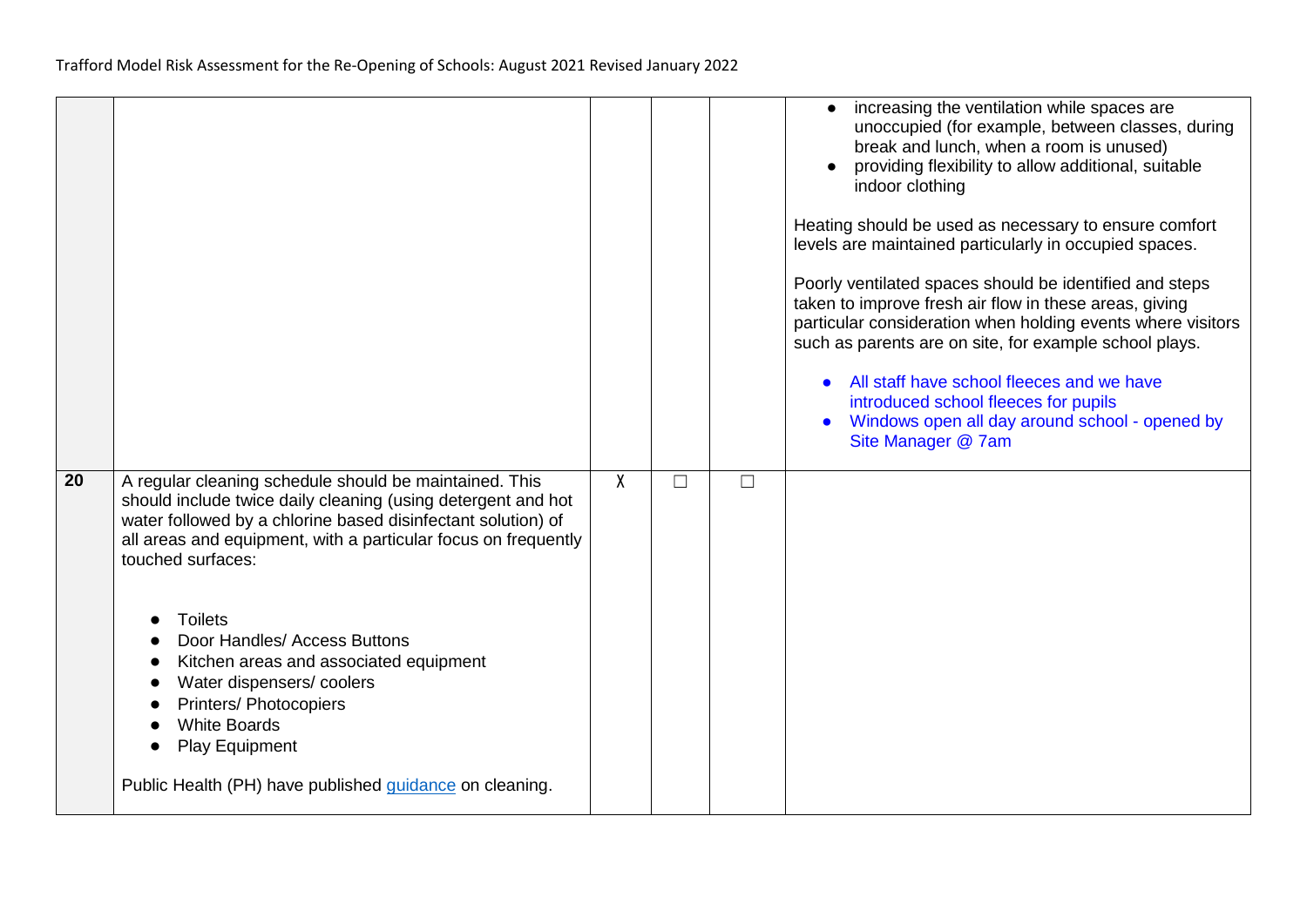| 21                            | Staff and pupils are provided with instructions on how to<br>achieve effective hand-washing; for example, in the form of<br>posters, written guidance and videos clips etc.                       | Λ |  |  | <b>Hand-Washing Guidance</b><br><b>Hand-Washing Video</b><br><b>Hand-Washing Poster</b><br>Go through in class 1st day back each half term |  |  |  |
|-------------------------------|---------------------------------------------------------------------------------------------------------------------------------------------------------------------------------------------------|---|--|--|--------------------------------------------------------------------------------------------------------------------------------------------|--|--|--|
| 22                            | Suppliers and contractors who attend the school will be<br>advised infection control arrangements, no-access areas<br>and expectations around personal hygiene.                                   | ⋏ |  |  | Message on sign in screens                                                                                                                 |  |  |  |
| <b>Additional Information</b> |                                                                                                                                                                                                   |   |  |  |                                                                                                                                            |  |  |  |
| NEW December 2021             |                                                                                                                                                                                                   |   |  |  |                                                                                                                                            |  |  |  |
| $\bullet$                     | Visitors to school to wear masks inside the building unless medically exempt<br>Meetings with visitors to take place in large well ventilated rooms and staff are advised to wear a face covering |   |  |  |                                                                                                                                            |  |  |  |
| $\bullet$<br>$\bullet$        | Staff may wear face coverings in communal/busy areas if desired                                                                                                                                   |   |  |  |                                                                                                                                            |  |  |  |
|                               |                                                                                                                                                                                                   |   |  |  |                                                                                                                                            |  |  |  |

# **Response To An Infection**

| Ref | <b>Control Measure</b>                                                                                                                                                                                                                                                                                                                                                                                                                                          | Yes |     | N/A | <b>Actions Taken</b>                 |
|-----|-----------------------------------------------------------------------------------------------------------------------------------------------------------------------------------------------------------------------------------------------------------------------------------------------------------------------------------------------------------------------------------------------------------------------------------------------------------------|-----|-----|-----|--------------------------------------|
|     |                                                                                                                                                                                                                                                                                                                                                                                                                                                                 |     | No. |     |                                      |
|     |                                                                                                                                                                                                                                                                                                                                                                                                                                                                 |     |     |     | <b>Details / Further Information</b> |
|     |                                                                                                                                                                                                                                                                                                                                                                                                                                                                 |     |     |     |                                      |
| 23  | Sufficient understanding and processes are in place to<br>respond to a confirmed case of COVID 19 in school:<br>Those with symptoms book a test<br><b>Contact Outbreak Management and Contact</b><br>Tracing Hub, (OMCTH)<br>(covidtrace@trafford.gov.uk) when become aware<br>of a confirmed case (OMCTH will also contact<br>schools when they become aware of a confirmed<br>case).<br>OMCTH will then work with school to determine<br>actions to be taken. |     | Ш   |     | See Outbreak Management Plan Below   |
|     | Outbreak management plan is implemented if<br>requested in response to request from local Director<br>of Public Health, Test and Trace or OMCTH.                                                                                                                                                                                                                                                                                                                |     |     |     |                                      |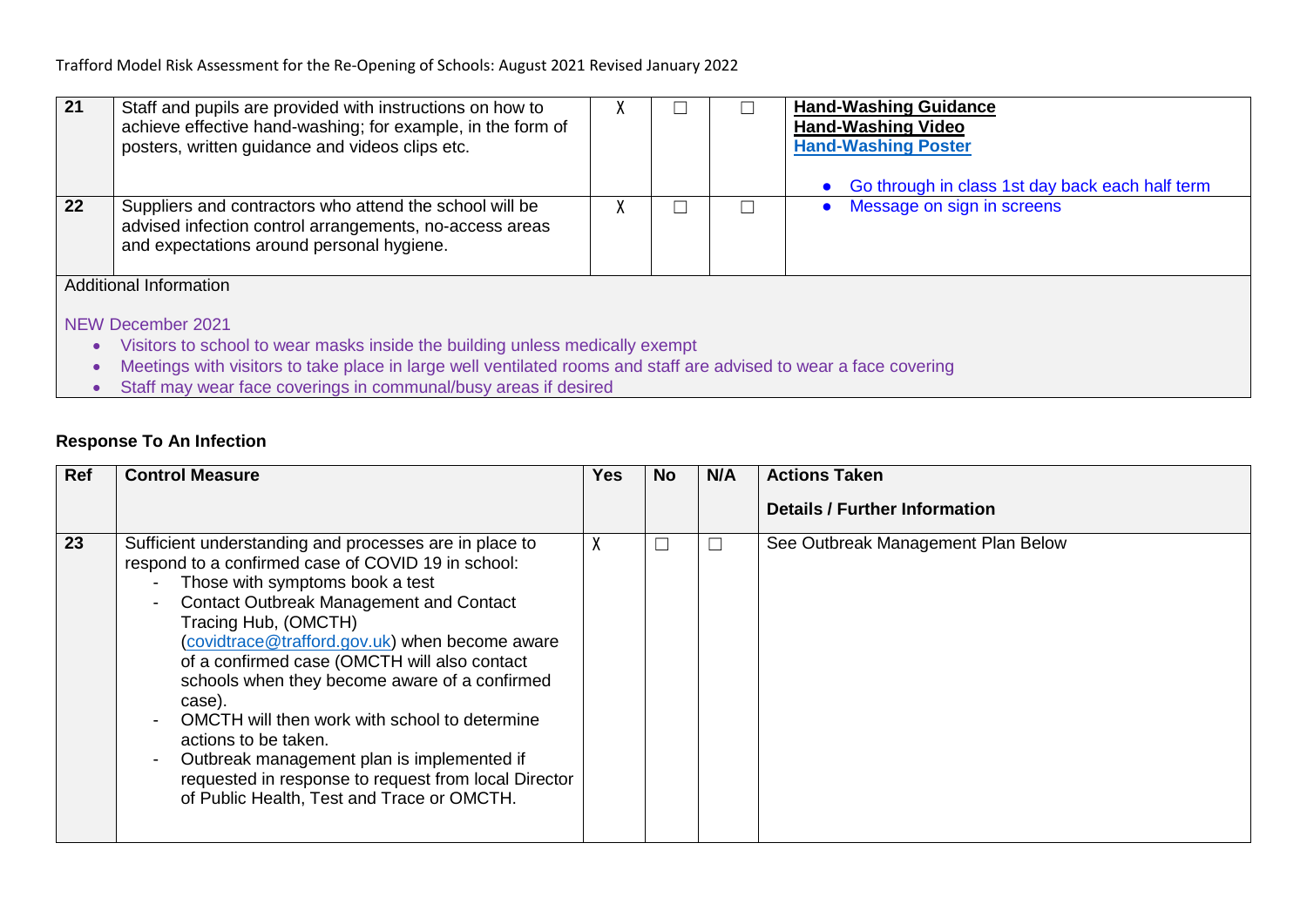| 24 | If an outbreak occurs, the school's Covid-19 outbreak      |  | See Outbreak Management Plan Below |
|----|------------------------------------------------------------|--|------------------------------------|
|    | management plan is implemented. Remote/distance            |  |                                    |
|    | learning contingency arrangements for all pupils should be |  |                                    |
|    | maintained in case of school/ year group closure during    |  |                                    |
|    | any local                                                  |  |                                    |
|    |                                                            |  |                                    |

## **Key Roles and Responsibilities**

| Ref | <b>Control Measure</b>                                                                                                                                                                                                          | Yes          | <b>No</b> | N/A    | <b>Actions Taken</b><br><b>Details / Further Information</b>                                                                                                                                                         |
|-----|---------------------------------------------------------------------------------------------------------------------------------------------------------------------------------------------------------------------------------|--------------|-----------|--------|----------------------------------------------------------------------------------------------------------------------------------------------------------------------------------------------------------------------|
| 25  | Sufficient staffing and resources are in place to maintain<br>the security of the building and its occupants, including<br>relief staff when necessary.                                                                         | $\Lambda$    |           | $\Box$ |                                                                                                                                                                                                                      |
| 26  | Sufficient staffing and resources are in place to maintain<br>the cleanliness of the building and to carry out necessary<br>inspections of consumables needed to maintain hygiene.                                              | $\mathbf{A}$ |           | $\Box$ |                                                                                                                                                                                                                      |
| 27  | Sufficient numbers of trained staff are in place to provide<br>recommended First Aid provision.                                                                                                                                 | $\Lambda$    |           | $\Box$ |                                                                                                                                                                                                                      |
| 28  | Sufficient numbers of staff are in place to enable safe<br>evacuation of the building in the event of an emergency.<br>New advice of fire doors and fire evacuation drills has been<br>issued to schools: Revised Fire Guidance | $\mathbf{A}$ |           | $\Box$ | We have installed new fire doors with window panels<br>$\bullet$<br>for safeguarding purposes<br>Fire Drills will be reinstated (modified according to<br>$\bullet$<br>guidance) and arranged with the Infant School |

## **Statutory Premises Compliance and Maintenance**

| $ $ Ref | <b>Control Measure</b>                                  | <b>Yes</b> | <b>No</b> | N/A | <b>Actions Taken</b>          |
|---------|---------------------------------------------------------|------------|-----------|-----|-------------------------------|
|         |                                                         |            |           |     | Details / Further Information |
| 29      | <b>PPM (Planned Preventative Maintenance) work will</b> |            |           |     |                               |
|         | continue to be delivered for critical building systems  |            |           |     |                               |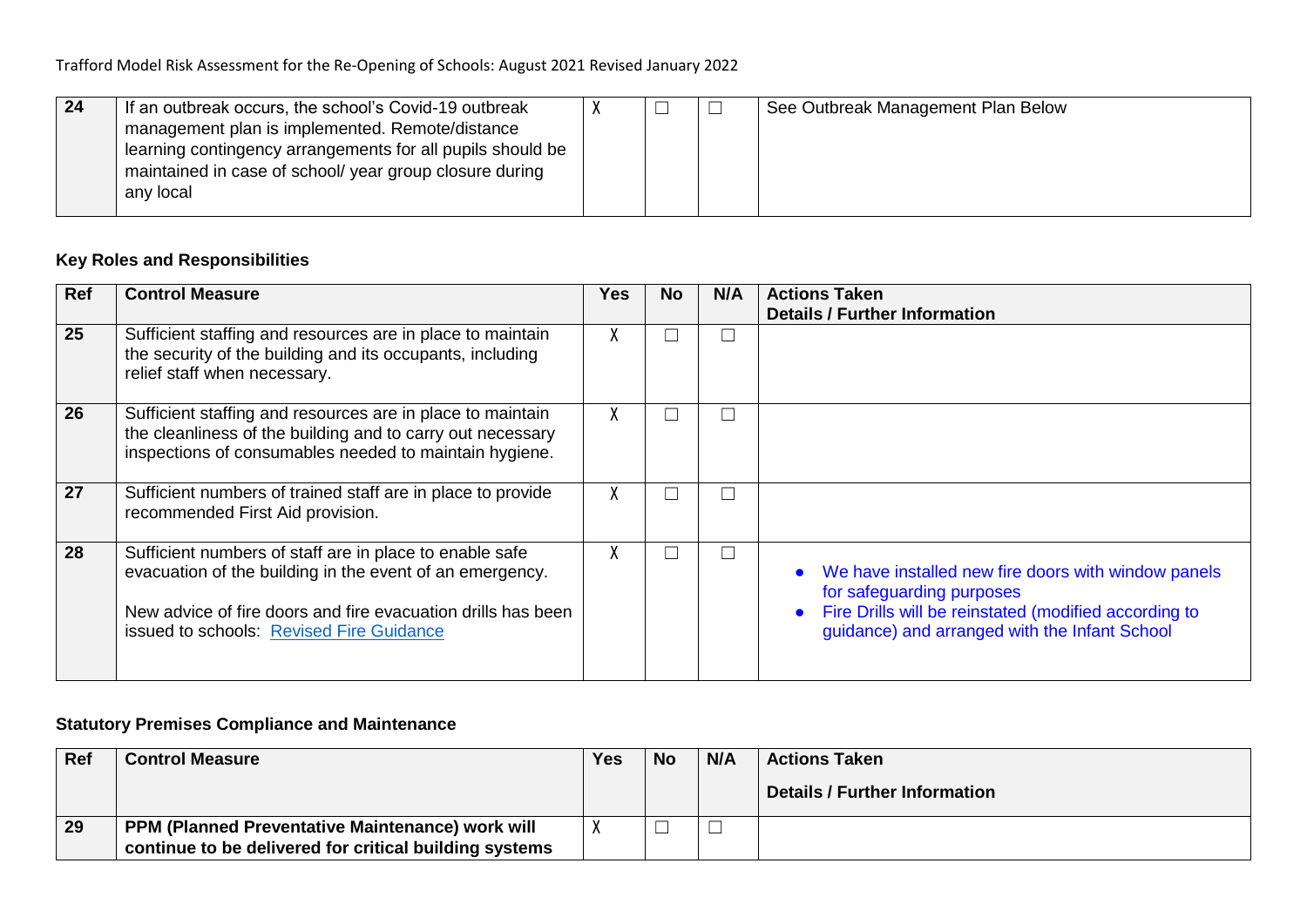|    | (Life-Safety) including:<br><b>Fire Alarm and Detection</b><br><b>Powered Doors / Gates</b><br><b>Legionella and Water Testing</b><br><b>Electrical Safety</b><br><b>Gas Safety</b><br><b>PAT Testing</b><br><b>Asbestos Management</b><br>All PPM will be undertaken taking into account the<br>schools social distancing and hygiene arrangements. |   |  | All visitors will read the covid information screen and a<br>$\bullet$<br>hard copy of the RA is available in the office for all<br>visitors to school |
|----|------------------------------------------------------------------------------------------------------------------------------------------------------------------------------------------------------------------------------------------------------------------------------------------------------------------------------------------------------|---|--|--------------------------------------------------------------------------------------------------------------------------------------------------------|
| 30 | Defect Reporting arrangements are in place and all<br>staff are aware of the arrangements.                                                                                                                                                                                                                                                           | χ |  | Please email the Site Manager on jirvine@mpjs-trafford.co.uk                                                                                           |

### **Outbreak Management**

**Outbreak Management Plan (OMP) outlines how the school would operate if additional measures are recommended for your setting or the local area. The Director of Public Health, Public Health England Health Protection Teams or the Local Authority could recommend certain measures are re-introduced. This may happen to help manage outbreaks in schools, or if there is an "extremely high prevalence" of Covid-19 in the community and other measures have failed to reduce transmission, or as part of a package of measures "responding to a variant of concern".**

### **N.B- THE FOLLOWING CONTROL MEASURES DO NOT NEED TO BE PUT INTO PLACE UNLESS RECOMMENDED BY THE DIRECTOR OF PUBLIC HEALTH, PHE HEALTH PROTECTION TEAMS OR THE LOCAL AUTHORITY.**

| Ref | <b>Control Measure</b>                                                                                                                                                                                                                                                                                                                                                                                                            | Yes | <b>No</b> | N/A | <b>Actions Taken</b>                                                                                                                                                                                                                                                     |
|-----|-----------------------------------------------------------------------------------------------------------------------------------------------------------------------------------------------------------------------------------------------------------------------------------------------------------------------------------------------------------------------------------------------------------------------------------|-----|-----------|-----|--------------------------------------------------------------------------------------------------------------------------------------------------------------------------------------------------------------------------------------------------------------------------|
|     |                                                                                                                                                                                                                                                                                                                                                                                                                                   |     |           |     | <b>Details / Further Information</b>                                                                                                                                                                                                                                     |
| 01  | If there is significant concern that existing or recently<br>introduced measures in an area have failed to mitigate<br>community transmission, or that a more robust response is<br>required in an outbreak, or where there are cases identified<br>as a Variant of Concern (VoC), it may be necessary to limit<br>the number of children and young people in education or<br>childcare settings through attendance restrictions. |     |           |     | • Ensure remote learning platform remains.<br>• Ensure ChromeBooks and laptops plus sims cards are<br>distributed via rental agreements<br>• Ensure continuity of FSM vouchers<br>• Provision in place for key worker children attendance<br>(as per national lockdowns) |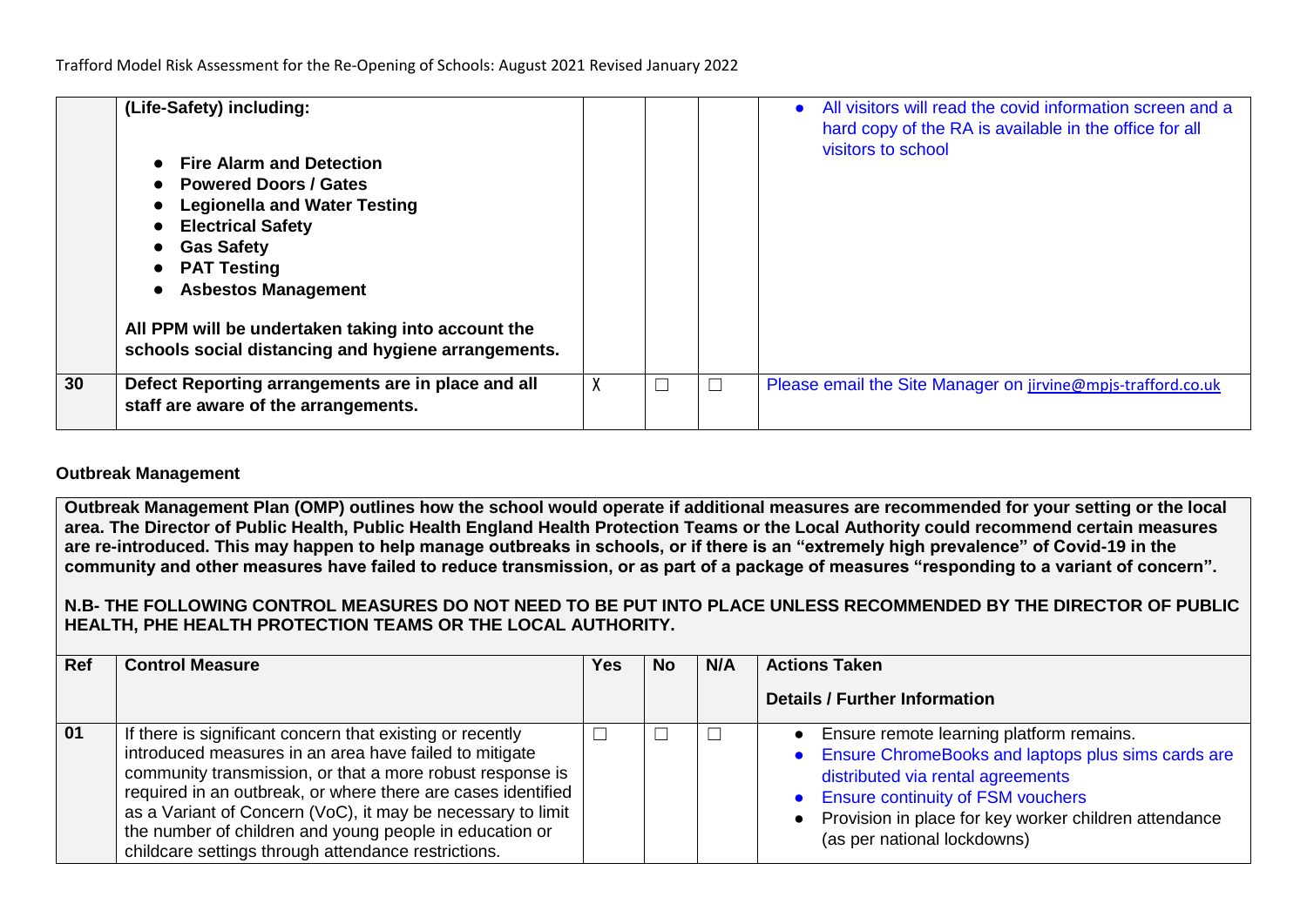|    | ATTENDANCE RESTRICTIONS SHOULD ONLY BE<br>CONSIDERED AS A LAST RESORT FOLLOWING THE<br>DFEs 'CONTINGENCY FRAMEWORK' AND, IN<br><b>COLLABORATION WITH PUBLIC HEALTH AND THE</b><br><b>LOCAL AUTHORITY.</b>                                                        |        |        |          | <b>NEW January 2022 Vulnerable Definitions</b><br>those with a social worker<br>those with an Education, Health and Care Plan<br>a group of children considered locally, including by settings<br>and local authorities, to be 'otherwise vulnerable' |
|----|------------------------------------------------------------------------------------------------------------------------------------------------------------------------------------------------------------------------------------------------------------------|--------|--------|----------|-------------------------------------------------------------------------------------------------------------------------------------------------------------------------------------------------------------------------------------------------------|
| 02 | When a variant of COVID-19 is classed as a variant of<br>concern (VoC), DHSC will increase targeted testing in that<br>area to help suppress and control any possible new cases<br>and better understand the new variants.                                       | $\Box$ | $\Box$ | $\Box$   | For secondary schools onsite Asymptomatic Testing<br>Sites (ATS) in place.<br>Increased use of home testing for staff.                                                                                                                                |
| 03 | Temporary re-introduction of year/class bubbles, for a<br>temporary period to reduce mixing between groups.                                                                                                                                                      | $\Box$ | $\Box$ | $\Box$   | Year/ class group bubbles implemented<br>$\bullet$<br>Staggered entrance/ exit times (if possible)<br>Use of different entrances (if possible)<br>Staggered/ limited use of communal areas- hall/ dining<br>room etc.                                 |
| 04 | Temporary re-introduction of face coverings.<br>In all cases any educational drawbacks in the<br>recommended use of face coverings should be balanced<br>with the benefits in managing transmission and should<br>allow for reasonable exemptions for their use. | $\Box$ | $\Box$ | $\sqcup$ | Face coverings worn by staff and visitors, in communal<br>areas unless they are exempt.                                                                                                                                                               |
| 05 | Temporary re-introduction of shielding in the event of a<br>major outbreak or variant of concern that poses a<br>significant risk to individuals on the shielded patient list.<br>SHIELDING CAN ONLY BE RE-INTRODUCED BY<br>NATIONAL GOVERNMENT.                 | $\Box$ | $\Box$ | $\Box$   | Individual risk assessments regularly reviewed and<br>specifically in line with any updated government<br>guidance regarding VoCs.<br>Remote learning platform in place for children who are<br>advised to shield.                                    |
| 06 | Temporary limit to certain school activities;<br>- residential educational visits<br>- open days<br>- transition and taster days<br>- parental attendance in settings<br>- performances in settings<br>-sports days                                              | $\Box$ | $\Box$ | $\Box$   | Risk assessments in place.<br>Suspend shared use of some equipment                                                                                                                                                                                    |